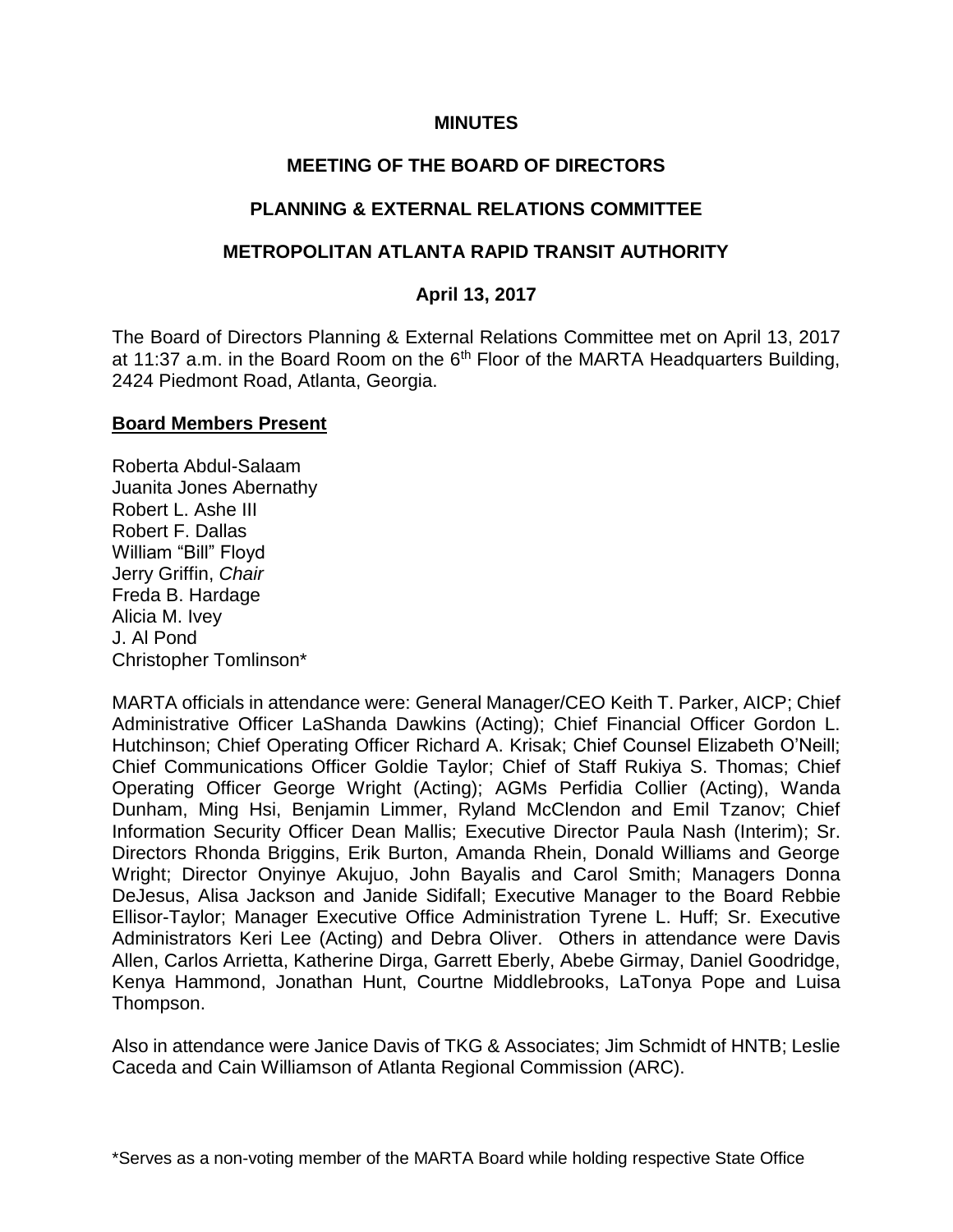### **Consent Agenda**

a) Approval of the March 2, 2017 Planning & External Relations Committee Meeting **Minutes** 

#### **Individual Agenda**

### **Briefing – Smart Cities Preparing for Changes in Transportation**

Mr. Williamson of ARC briefed the Committee on the Regional Transportation Technology Policy and its potential impacts on transportation throughout Metro Atlanta and beyond.

#### *ARC's Work-to-Date*

- Metro Atlanta Speaks Survey
- MetroQuest Surveys
- Modeling of Autonomous Vehicles (AV) using ABM
- SHRP2 Visioning and the RSPM Tool
- Regional Transportation Technology Policy Document

### *Policy Document Timeline*

- July/August 2016
	- o 1. Review Literature
	- o Uber tests full AV ridesharing in Pittsburgh
- September 2016
	- o 2. Interview Experts
	- o US DOT releases federal AV policy
- October 2016
	- o 3A. Define baseline trends
	- $\circ$  3B. Identify priority trends
	- o Uber and Anheuser-Busch make first AV freight delivery
- November 2016
	- o 4. Assess potential impacts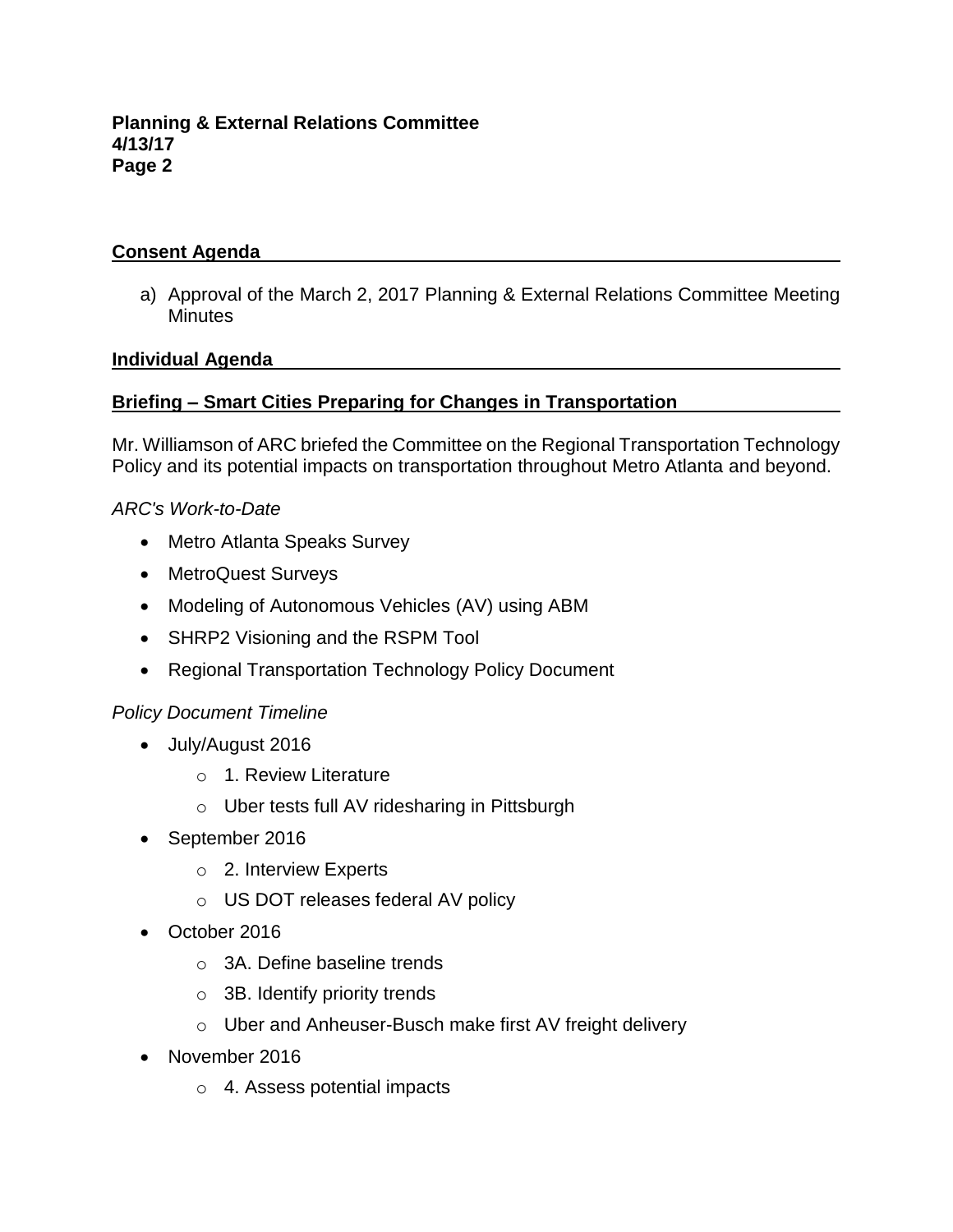- o Insurance journal publication on insuring AVs
- December 2016
	- o 5A. Illustrate policy implications
	- o 5B. Target desired outcome
	- o City of Atlanta North Ave. Project makes the news
- 2017 and beyond
	- o 6. Execute Actions & Plans
	- o 7. Monitor & Adjust

# *Insight from Experts*

- "People born today will never drive a car." Henrik Christensen, US San Diego Robotics
- "A blind person could have access to the same things as a seeing person." Kevin Dopart, Managing Director, Intelligent Transportation System Joint Program Office
- Car Math vs. Mobility Math Mike Burgiss, Vice Presidents, Mobility Services, Cox Automotive
	- o Car Math (Today)

One (1) person per car One (1) car per driver \$1.00 per mile 1lb. of pollution per mile < 4% utilization

o Mobility Math (Future)

>One (1) person per car One (1) car per many \$1.00 per mile <1lb. of pollution per mile/EV >96% utilization

*Where are we Headed*

• Economy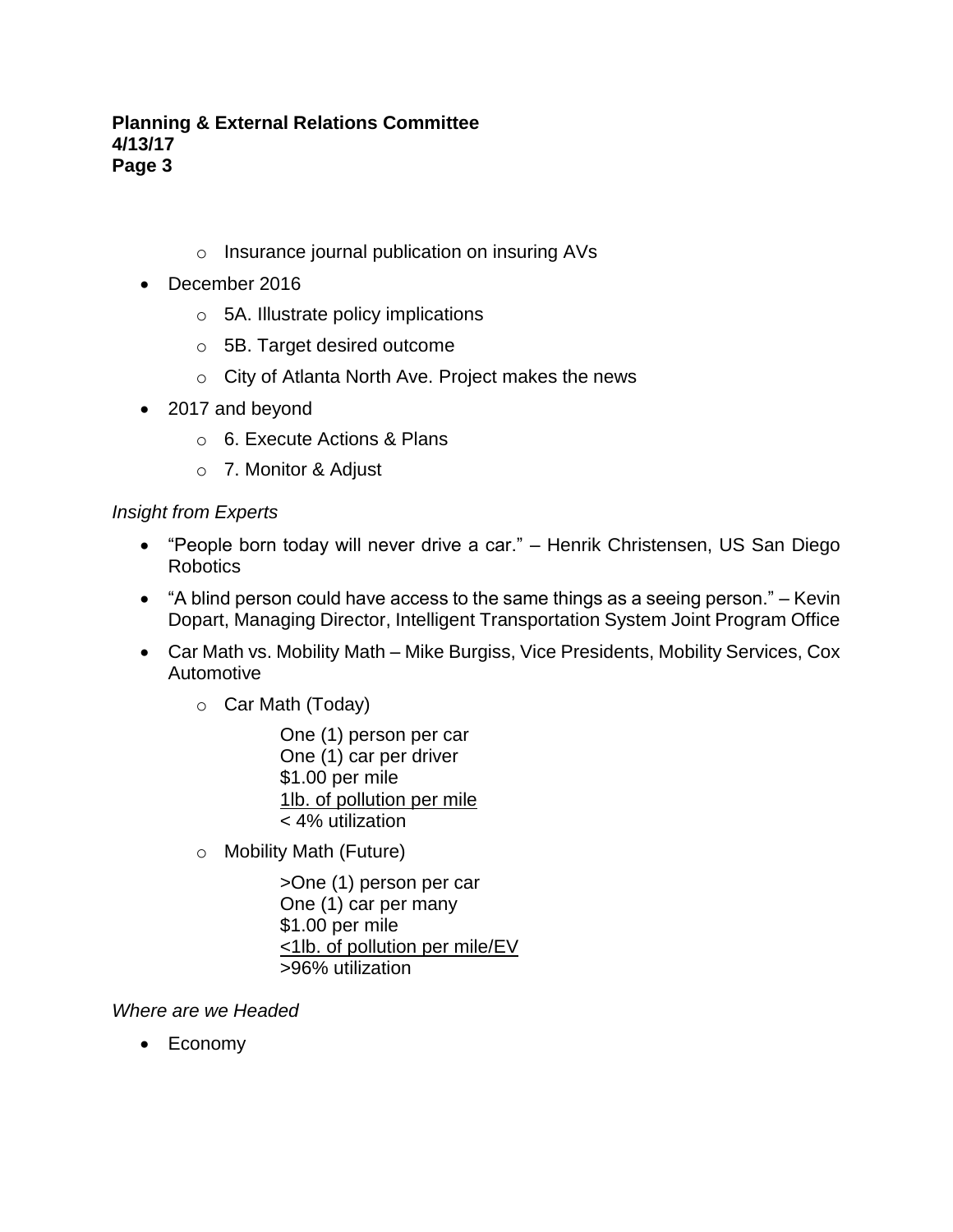- o Driven by shared mobility, connectivity services, and feature upgrades, new business models could expand automotive revenue pools by about 30%, adding up to \$1.5 trillion (McKinsey, 2016).
- Safety
	- o Currently, motor vehicle crashes in the US:
		- Lead to more than 90 deaths every day
		- Send more than 2.3 million Americans to the hospital annually
		- Are the leading cause of death for people under 30
		- Are the leading cause of traffic congestion
		- Are caused by human error in 94% of all cases

### *Regional Policies*

- Data
	- o Facilitate data sharing and integration amongst public agencies and between the public and private sectors, while addressing the sensitivities of data privacy
- Infrastructure & Investment
	- o Ensure appropriate investments in transportation infrastructure and technologies to take advantage of new and emerging technology trends and to prepare for changes in travel demands, investment needs, and revenue sources
- Travel Demand & Mobility Service
	- $\circ$  Apply advanced technologies to actively manage travel demand and optimize system performance, with a focus on supporting higher occupancy vehicle use and fixed route transit to mitigate congestion and improve safety
- Physical Environment
	- $\circ$  Develop policies that address changing needs in relation to use of public right-of-way, zoning, and urban form due to technology trends to support healthy livable communities
- Workforce
	- o Pursue efforts to make the Atlanta region an innovation hub in the development and deployment of transportation technologies, and to prepare the workforce for the skills of growing fields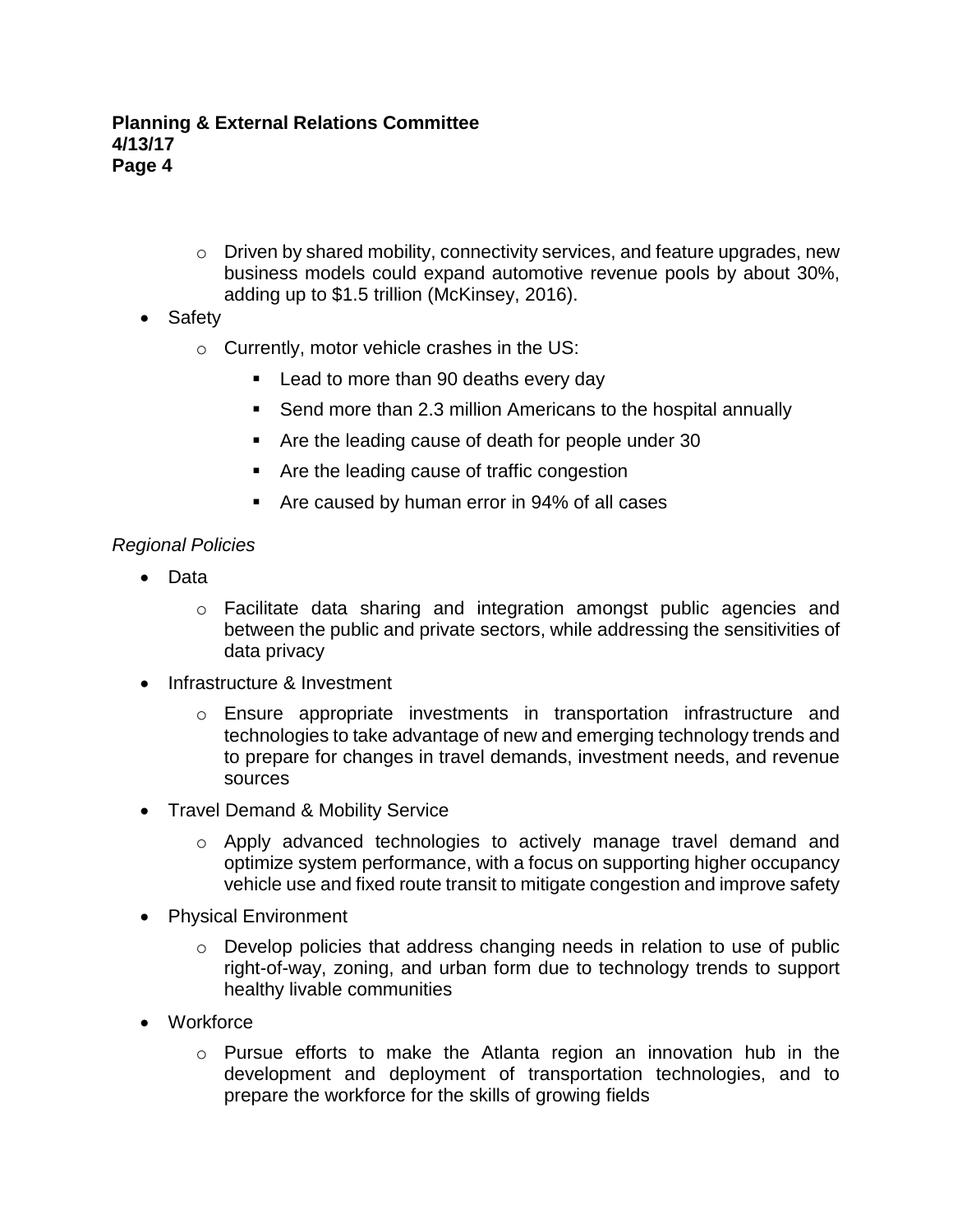- Equitable Access
	- $\circ$  Support equitable outcomes for low-income and minority groups in regard to rapidly changing transportation technologies, with a focus on reducing per person transportation costs and ensuring all communities have access to key technologies

### *Next Steps*

- Continue the planning process
	- o Convene
	- o Pilot
	- o Partner

# **Briefing – I-20 East Transit Initiative**

Mr. Williams briefed the Committee on the progress of the I-20 East Transit Initiative.

### *What is the I-20 East Transit Initiative?*

- Multimodal set of proposed investments in the I-20 East corridor between downtown Atlanta and southeast DeKalb County
- Locally Preferred Alternative (LPA) adopted in 2012:
	- o Bus Rapid Transit (BRT) between the Five Points Station and Wesley Chapel Road (operating primarily on I-20 East HOV lane)
	- o Heavy Rail Transit (HRT) extension from Indian Creek Station to the Mall at **Stonecrest**

### *Rationale for Selecting the LPA*

- Strongest community support
- Provides cost effective high capacity transit inside the perimeter
- Minimizes environmental and community impacts
- Supports land use, economic development, and future investment goals

*Project Schedule*

• BRT Environmental Assessment (EA)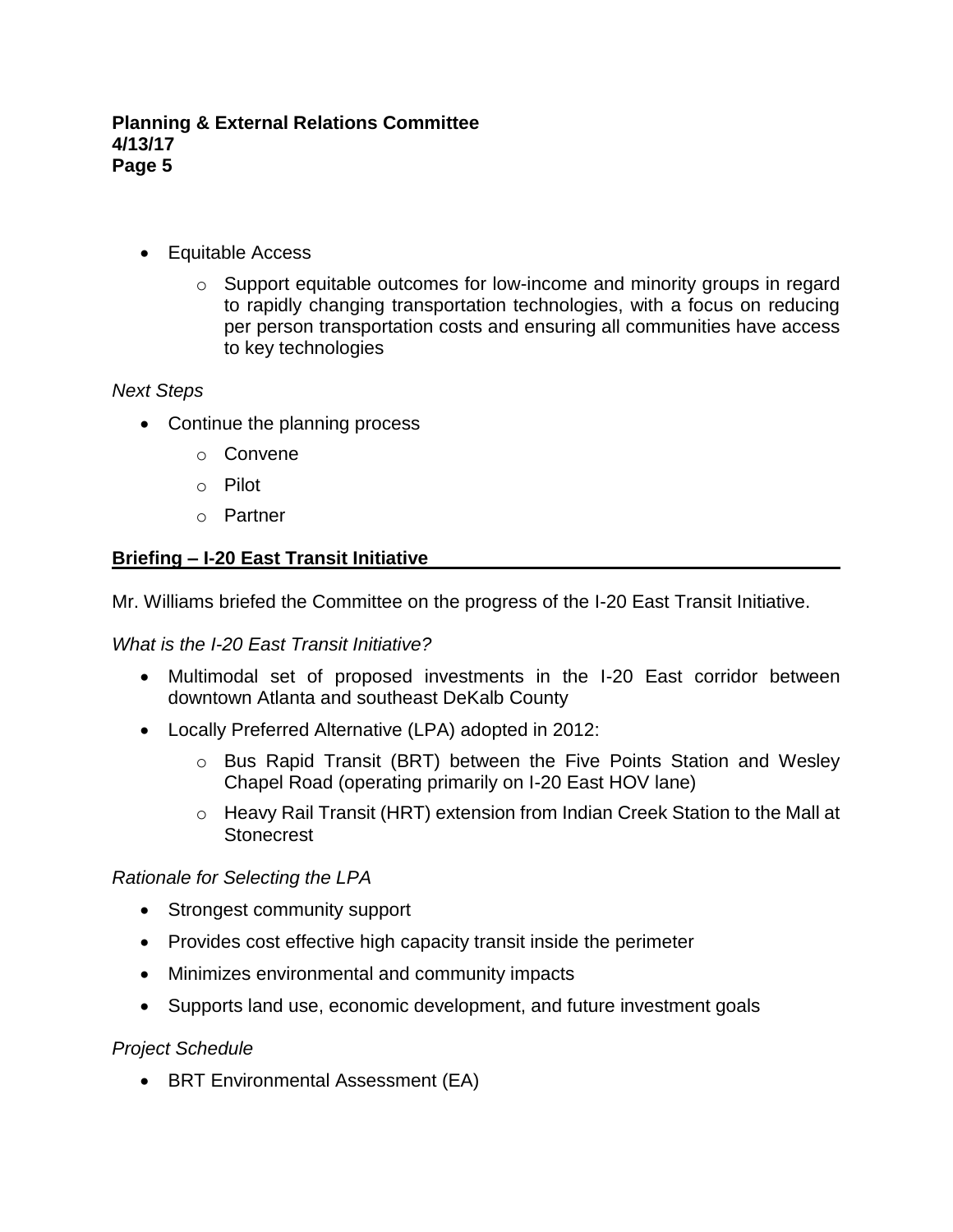- o Summer 2017 Completed Managed Lanes Analysis
- $\circ$  Fall 2017 Submit Draft EA to FTA
- o Spring 2018
	- Publish Draft EA Public Comment Period
	- MARTA submit final EA to FTA
- $\circ$  Summer 2018 FTA issues Finding of No Significant Impacts (FONSI)
- HRT Environmental Impact Statement (EIS)
	- $\circ$  Summer 2017 Complete Managed Lanes Analysis
	- o Winter 2017 Submit Draft EIS to FTA
	- o Summer 2018 Publish Draft EIS Public Comment Period
	- $\circ$  Fall 2018 MARTA submit final EIS to FTA
	- $\circ$  Winter 2018 FTA issues Record of Decision (ROD)

# *Preliminary Project Cost*

- Bus Rapid Transit
	- o Capital Cost: \$250M \$300M
	- o O&M: \$14M \$18M annually
- Heavy Rail Transit
	- o Capital Cost: \$2.5B \$3.0B
	- $\circ$  O&M: \$40M 45M annually
- Project cost to be updated and refined during engineering and design phase

# *Federal Environmental Review*

- Required by the National Environmental Policy Act of 1969 (NEPA) for any capital project seeking federal funding
- Environmental studies initiated for the two components August 2012
- Environmental Assessment for BRT
- Environmental Impact Statement for HRT
- Draft documents reviewed by FTA for public comment in Fall 2015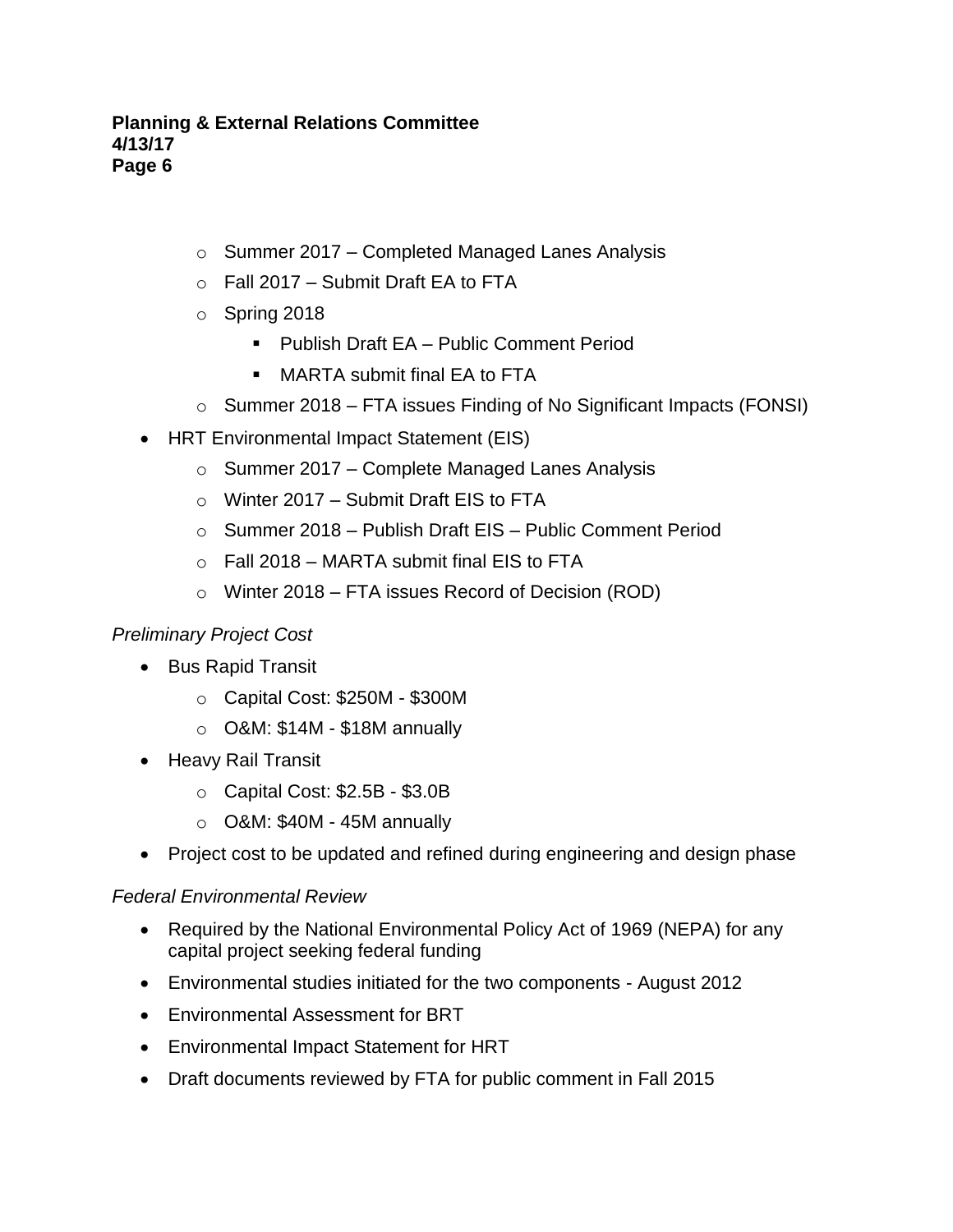• Project redirected due to changes in GDOT's plans for managed lanes in the I-20 East corridor

# *GDOT Managed Lane Concept*

- Based on 2015 Managed Lane Implementation Plan
- Six corridors identified for implementation including
- I-20 and I-285 in DeKalb County
- Adopted by ARC in February 2016 LRP Update

### *GDOT Managed Lane Questions*

- What impact would I-20 East Managed Lanes have on the design and cost of the HRT Extension?
- What impact would Managed Lanes have on ridership on the HRT Extension?
- Does the presence of Managed Lanes on I-20 East make BRT a more appropriate alternative?
- Would BRT and/or HRT be competitive for FTA Capital Investment Grant (CIG) funding?

# *Transit Performance Alternatives Analysis (TPAA)*

- Purpose:
	- o Identify costs and benefits of BRT operating on Managed Lanes and of a new HRT alignment running parallel to I-20
	- o Evaluate competitiveness of BRT and/or HRT for FTA CIG Funding
- Technical work will inform and integrate into next steps for continuing NEPA

### *TPAA Schedule*

- Spring 2017 Completion of Technical Work:
	- o Cost Estimates
	- o Ridership Forecasts
	- o CIG Evaluation
	- o Benefit Cost Analysis
- Summer 2017 Stakeholder Meetings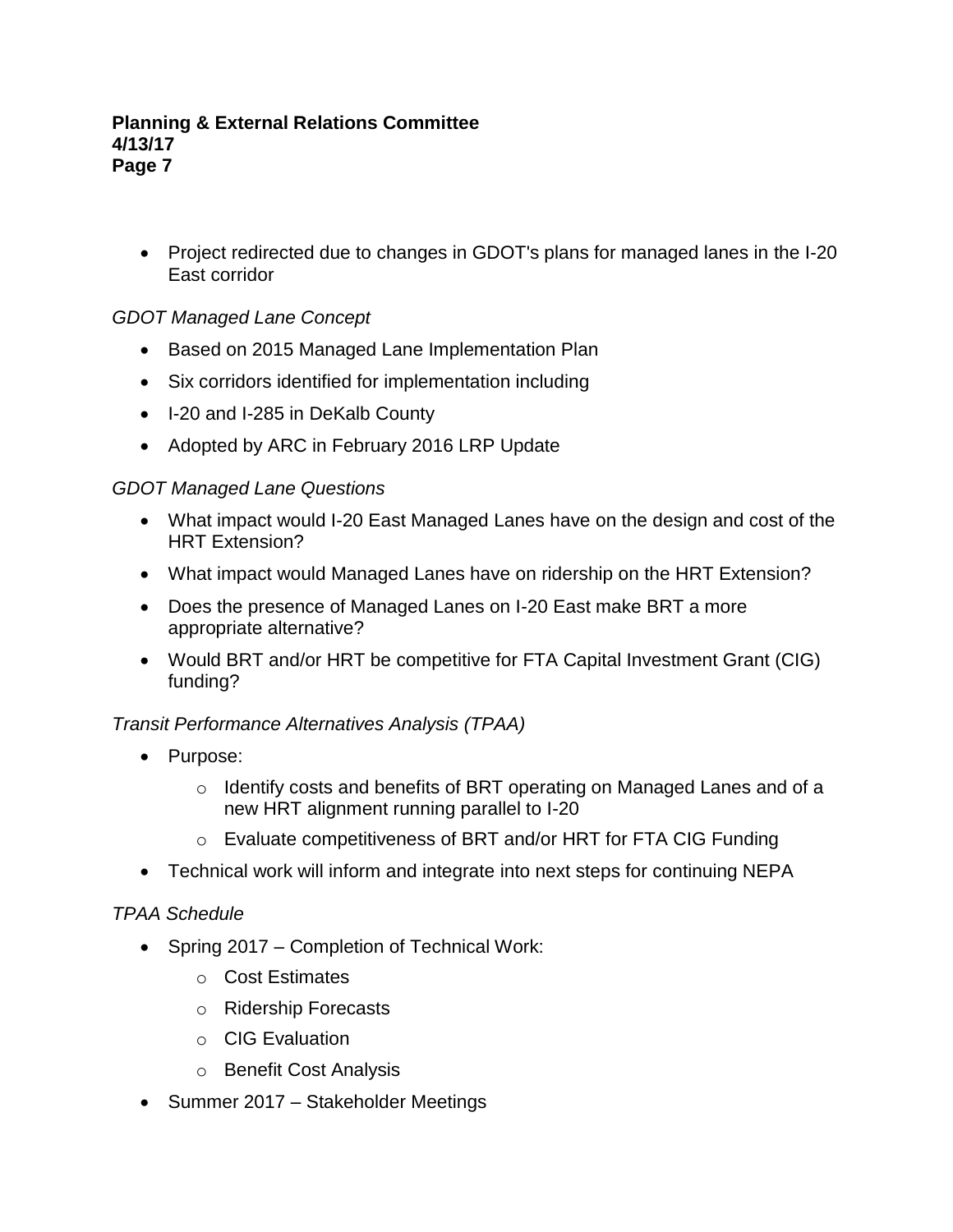- Fall 2017 Final Study and Findings
- Pilot Program for TOD Planning
- MARTA awarded \$1.6 M FTA grant in 2015
- MARTA and DeKalb County sharing \$400K match
- Purpose is to create a strategic plan for TOD in the I-20 East corridor
- Initiate in Spring 2017
- Study to be completed within 12-18 months

Mrs. Abdul-Salaam asked if the study conducted in 2012 will be useful.

Mr. Williams said studies last three years after the Record of Decision.

#### **Briefing – FY17 Mid-Year Ridership Review**

Ms. Smith briefed the Committee on the FY17 Mid-Year Ridership report – an overview of ridership on all three modes of service at MARTA – for the first half of fiscal year 2017, July through December 2016.

### *FY17 Mid-Year Ridership Performance*

- FY17 vs. FY16 Mid-Year Ridership Changes by Mode
	- o Rail -8.7%
	- $O$  Bus -7.4%
	- $\circ$  Mobility +4.4%
	- $\circ$  All Modes -8.0%
- FY17 Mid-Year Variances by Mode
	- $\circ$  Rail -9.1%
	- o Bus -10.0%
	- o Mobility -1.3%
	- $\circ$  All Modes -89.3%
- FY17 vs. FY16 Mid-Year Day Type Trips
	- o Average Weekday -7.6%
	- o Average Saturday -10.7%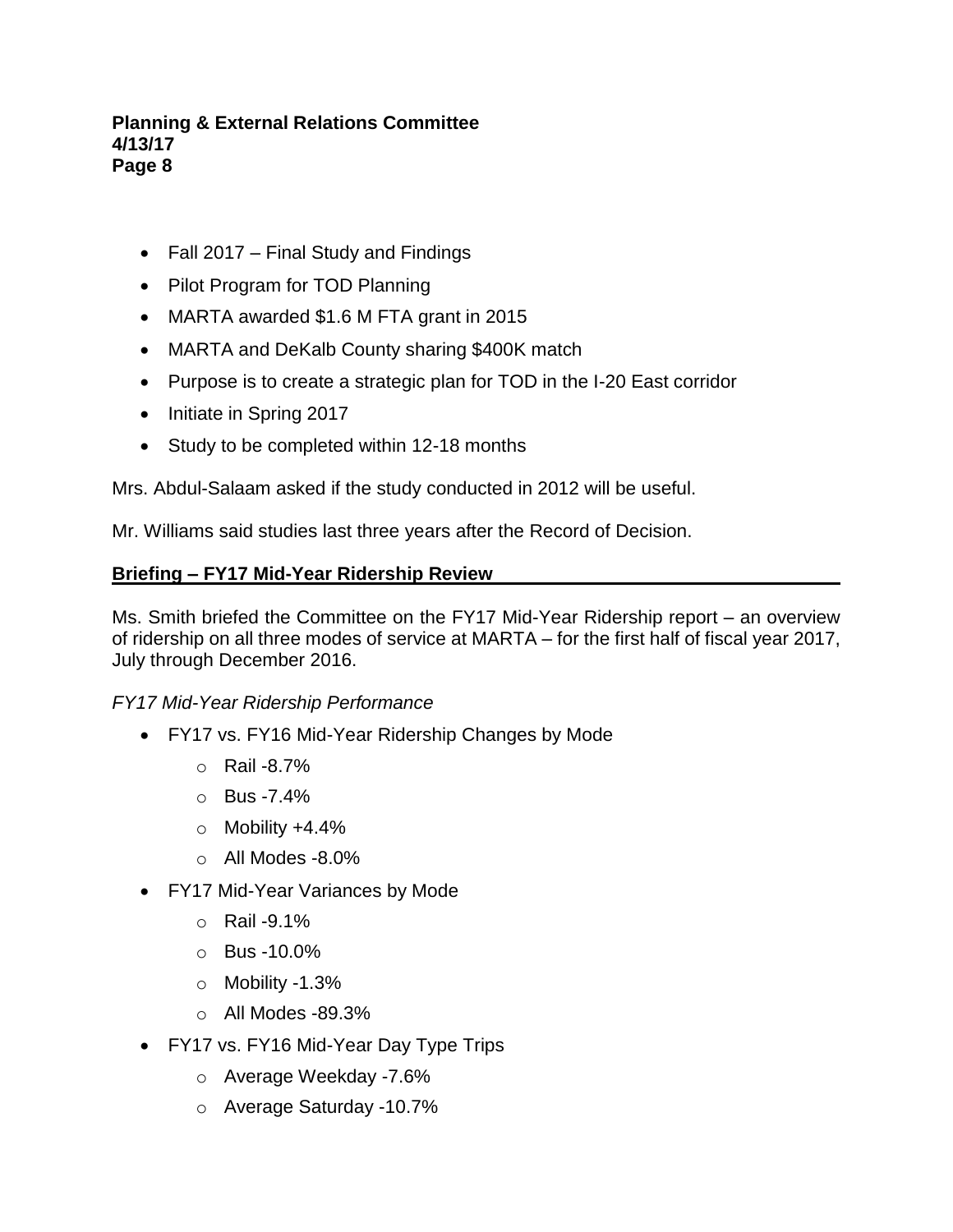o Average Sunday -10.4%

*Factors Behind Ridership Changes - FY17 vs. FY16 (July - December)*

- Clayton County
	- $\circ$  FY17 Year-to-Date boardings = 2M
		- 1.5M Bus boardings
		- 0.5M Rail boardings
	- o 0.6M trips more than FY16 attributed to additional service
- Large special events and weather
	- $\circ$   $\sqrt{525}$ K boardings due to large conventions and concerts
	- $\circ$  1635K trips due to better weather than in FY16
	- $\circ$   $\sqrt{225}$ K compared to FY16 due to less holiday ridership
- Reduced Gas Prices
	- o FY17 Year-to-Date average Atlanta gas price
	- $\circ$   $\sqrt{3.5\%}$  from FY16
	- $\circ$   $\sqrt{30.8\%}$  from FY15
- Ridership change from factors +170K trips
- Total Actual Change -5.6m trips
- Other factors under review:
	- o Higher fare evasion
	- o Aging equipment
	- o Increased use of Uber and Lyft
	- o Increased auto purchases

*Fare Payment Method Ridership Changes - FY17 vs. FY16 (July - December)*

- Store Value/Trip
	- o Full Fare + Reduced Fare Stored Value 11.1%
	- $\circ$  Full Fare + Reduced Fare Stored Trip  $\sqrt{24.4\%}$
	- $\circ$  Total  $\sqrt{5.2\%}$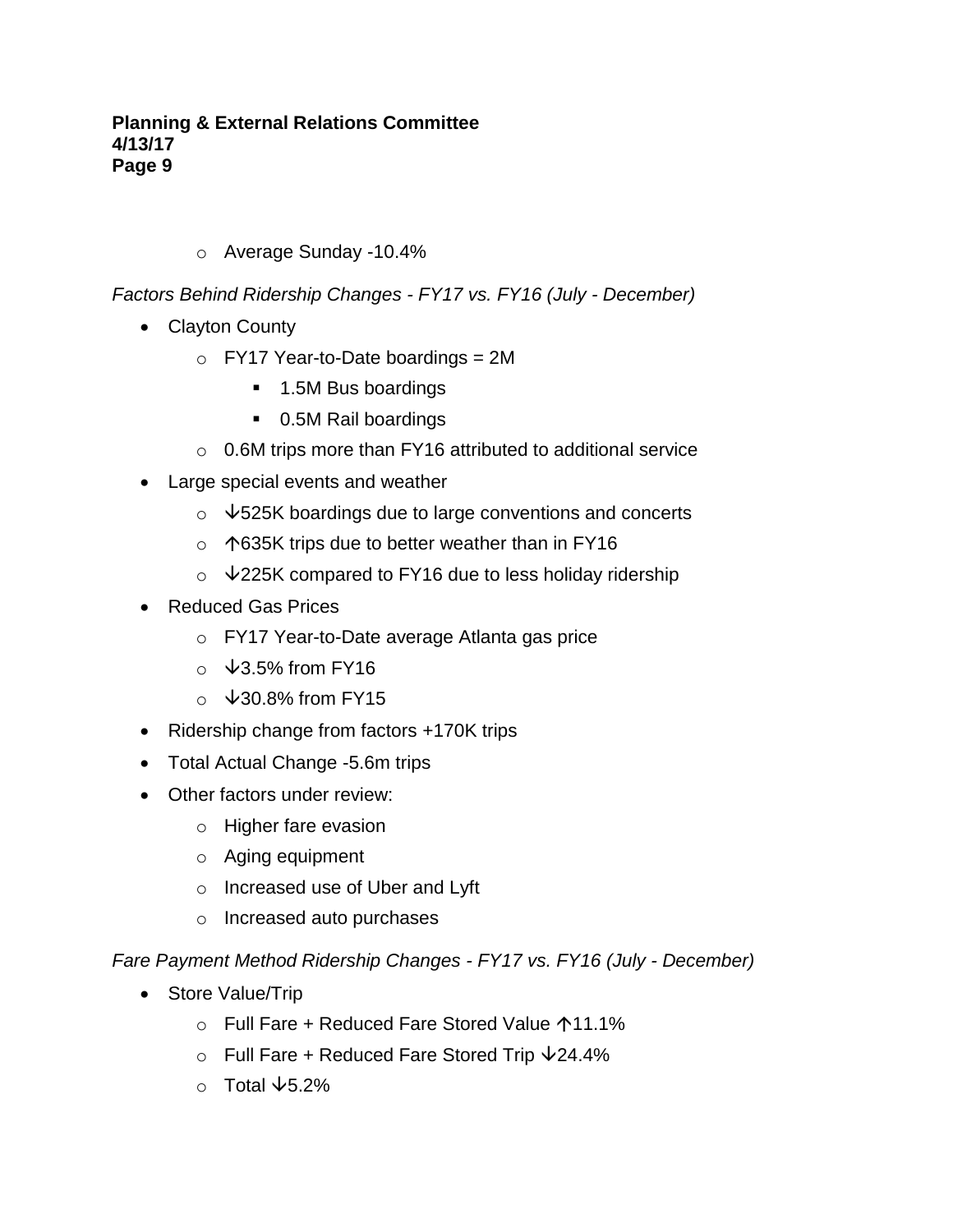- Stored Time Period
	- $\circ$  Regular 7-Day Pass  $\sqrt{10.1\%}$
	- o Partner/University Pass  $\sqrt{9.7\%}$
	- $\circ$  1-4 Day Pass  $\sqrt{29.6\%}$
	- $\circ$  Regular 30-Day Pass  $\sqrt{15.4\%}$
	- $\circ$  Total  $\sqrt{11.6\%}$

### *FY17 Mid-Year Peer Ridership Comparison*

- Denver  $RTD^*$   $+0.60\%$
- Pittsburgh PA of Allegheny Co.\* -0.66%
- Seattle King Co. DOT<sup>\*</sup> -0.95%
- Portland Tri-Met\* -2.88%
- Houston Metro of Harris Co.\* -2.99%
- $\bullet$  Dallas DART $^*$  -6.58%
- Baltimore MTA -6.67%
- San Diego MTS -6.95%
- $MARTA -8.26%$
- Miami-Dade Transit -8.76%

\*Recent service additions

Mr. Tomlinson said these are great statistics. He added that he would like the information shared with GRTA.

Mr. Parker added that MARTA ridership is relatively favorable in comparison to peer agencies.

#### **Briefing – Bus On-Time Performance Strategy**

Ms. Smith and Mr. Wright briefed the Committee on Bus On-time Performance (OTP) measures and strategies for continuous quality improvement this service measure.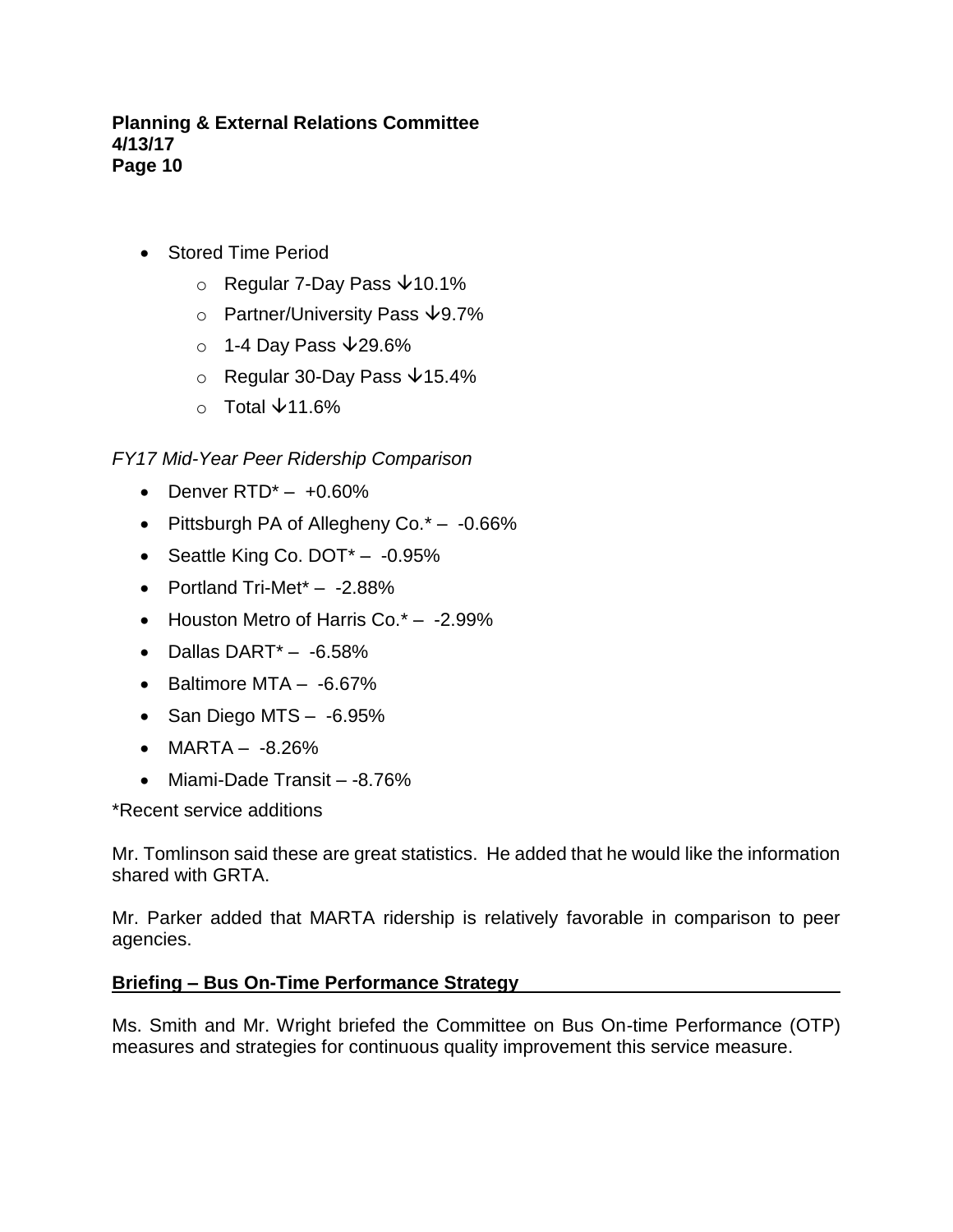### *Bus On-Time Performance:*

- Measures how closely service matches schedule as experienced by the customer
	- o On-Time (OT) Departure: 30 seconds before to 5 minutes 30 seconds after scheduled departure time
	- $\circ$  Early (E) Departure:  $>$  30 seconds before scheduled departure time
	- $\circ$  Late (L) Departure:  $>$  5 minutes, 30 seconds after scheduled departure time
- Peer agencies measure OTP differently
- MARTA's current OTP goal is 78.5%
- MARTA made a climb to 80.1% in FY15
- FY17 (through January 2017) OTP is approximately 77.7%
- OTP is directly correlated to speed of traffic

### *Current Distribution of Routes by On-Time Score*

- Above Standard (OTP more than 83%) 22%
- Acceptable Standard 1 (OTP  $78.5\%$   $83\%)$   $29\%$
- Acceptable Standard 2 (OTP  $76\%$   $78.4\%$ )  $12\%$
- Below Standard (OTP less than 76%) 37%

### *Internal Factors & Strategies for Improvement*

- Operations
	- o Improve Bus Operators' performance at layovers
	- $\circ$  Continue to fill vacancies
	- o Decrease Mean Distance Between Failures (MDBF)
	- o Purchase new buses
	- o Increase employee availability
- Scheduling
	- o Implement traffic/scheduling software packages
	- o Underperforming Route Improvement Process
	- o One Stop Shop Implementation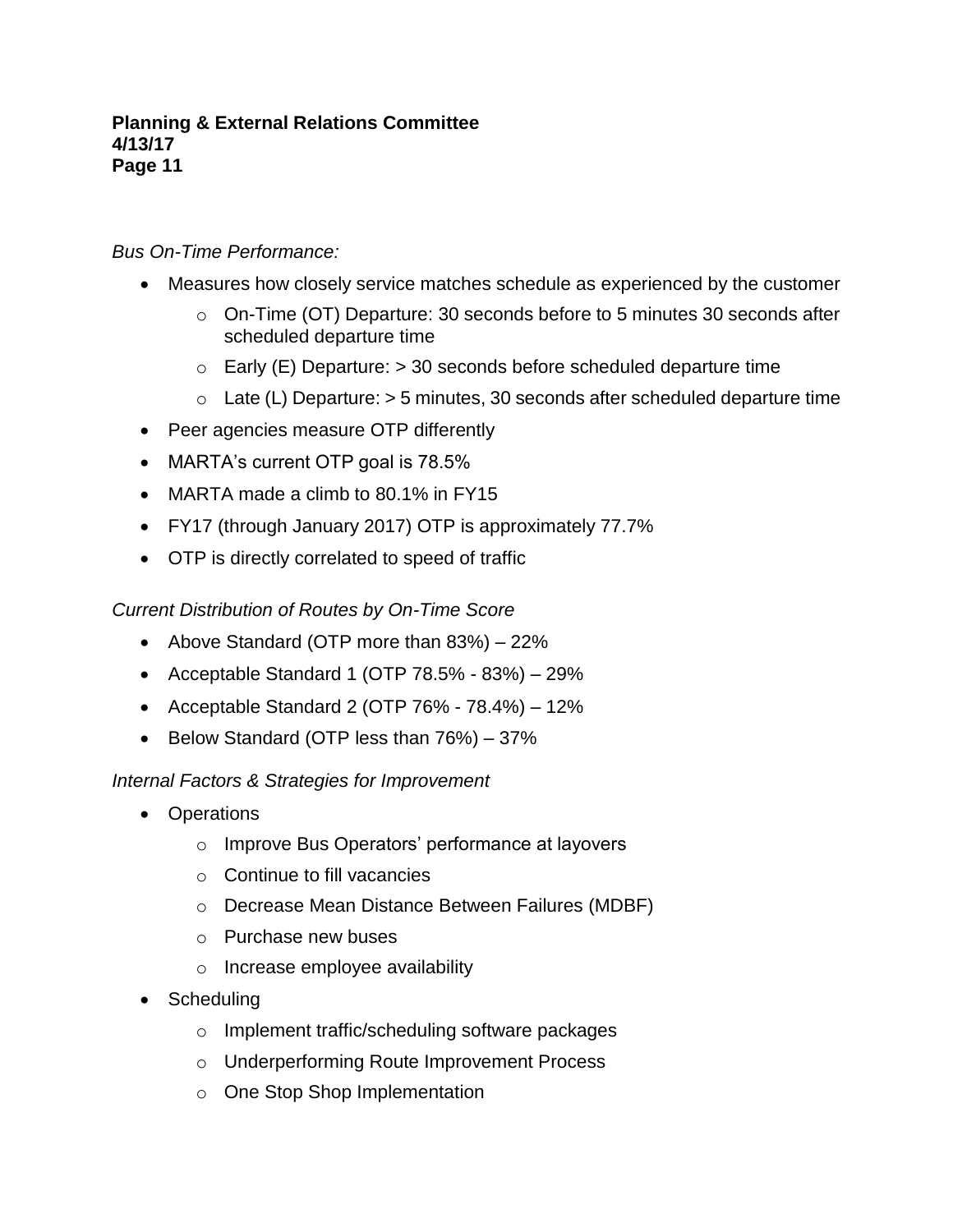- Technology
	- o Continue evaluation of AVL system
	- o Introduce GPS turn by turn directions by route
	- $\circ$  Ensure accuracy & availability of real time arrival on app
	- o Use new technology to dive deep into data
- Employee Engagement
	- o Encourage healthy competition
	- o Provide 360 feedback loop when issues are reported
	- o Interdepartmental teams tackle underperforming routes

# *External Factors & Strategies for Improvement*

- Traffic
	- o Evaluate incorporation of signal priority
	- o Implement Traffic Analytics Software (lNRIX)
- Weather
	- o Strengthen partnerships with local municipalities and county governments
- Street Closings
	- o Enhance communication with external partners and peer agencies
- Special Events
	- o Improve coordination with local event organizers

# *Next Steps*

- Update goals for FY18 and beyond
- Strategic OTP project underway
- Monitor success over next six (6) months
- Report progress to Board at the beginning of FY18

# **Briefing – 2017 Legislative Agenda Update**

Mr. Bayalis briefed the Committee on the events that transpired during the 2017 session of the Georgia General Assembly.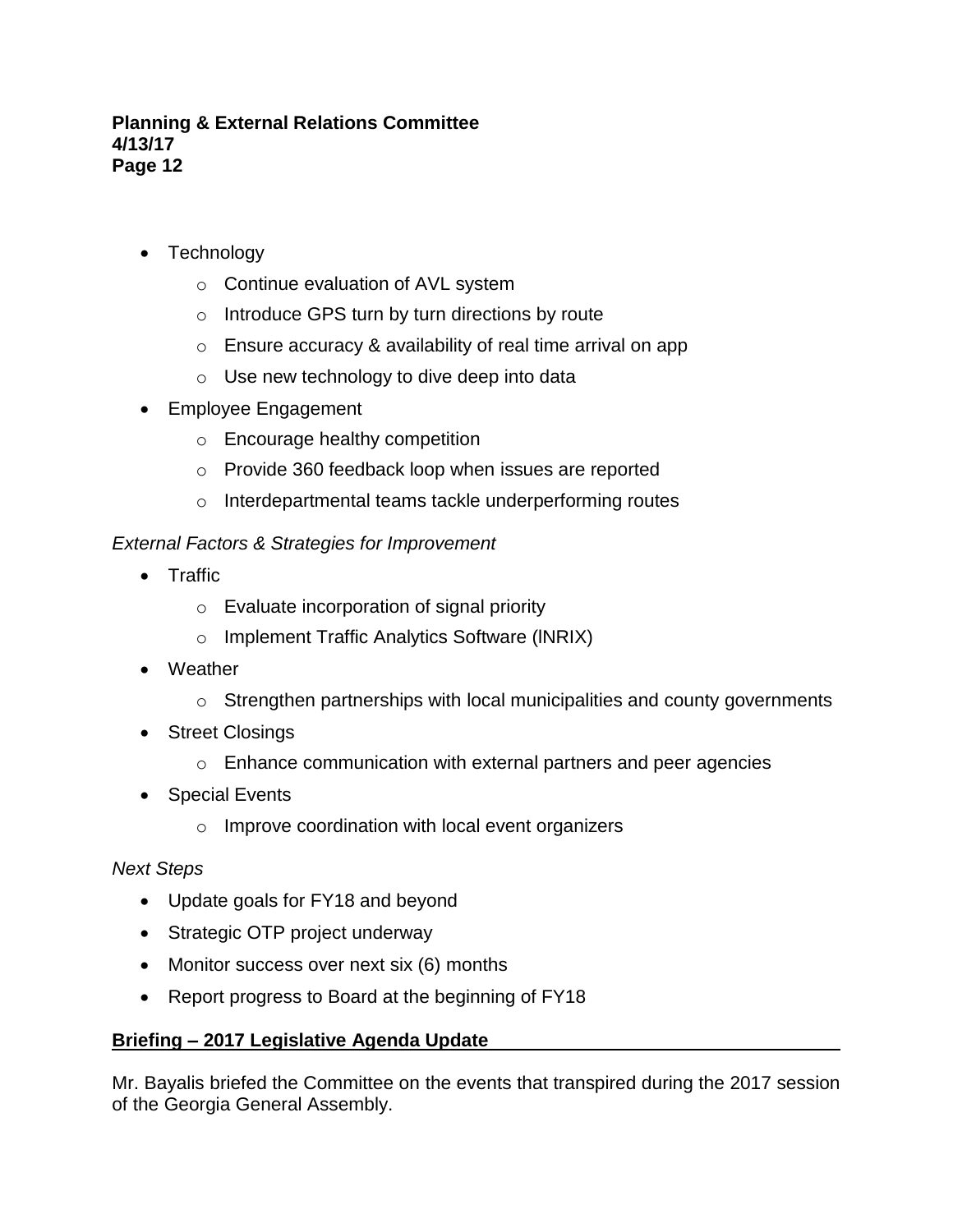### *Vending Program Expansion - HB 506*

- MARTA now has the ability to engage vending and concession services via a RFP process, rather than the long held ITB process that pigeonholed the Authority into accepting only the highest bid, without regard for any other variables
- As the bill moved through the legislative process, MARTA perfected it with the help of Representatives Chuck Martin (R-49, Alpharetta) and Vernon Jones (D-91, Lithonia)
- The bill narrowly averted disaster on Day 39 when an amendment added by Senator Fran Millar (R-40, Atlanta), which capped the MARTA sales and use tax in DeKalb County at 1¢ was declared unconstitutional by legislative counsel

### *Transit Commission/Council legislation*

- SB 6 (Transit Council) After passing the Senate, this bill received language changes in the House Transportation Committee and subsequently languished in the House Rules Committee through Sine Die
- HB 160 (Commission on Transit Governance & Funding) After passing the House, this bill received language changes in the Senate Transportation Committee and was subsequently tabled by the Senate
- HR 848 This resolution contains the language of the original version HB 160
- and was adopted by the House on Day 40
	- o As key member of the Commission as outlined in the resolution, MARTA will continue working with the House on the implementation of this plan; at present, it's unclear how or when that will happen
	- o Regardless, the fundamental aim remains the same: convening key stakeholders including MARTA, GDOT, GRTA and several appointments from the Senate, House and the Governor's office whose main charge will be to develop recommendations for transit funding and governance

### *Other Bills of Interest*

- HB 134 (Single County TSPLOST) Passed; this bill will allow single counties the option of passing TSPLOSTs with the caveat that projects can include transit projects; the duration of any SPLOST would only be 5 years, limiting uses for transit
- HB 201 (Motor fuel tax exemption) This bill did not move this Session; it will still be alive for next year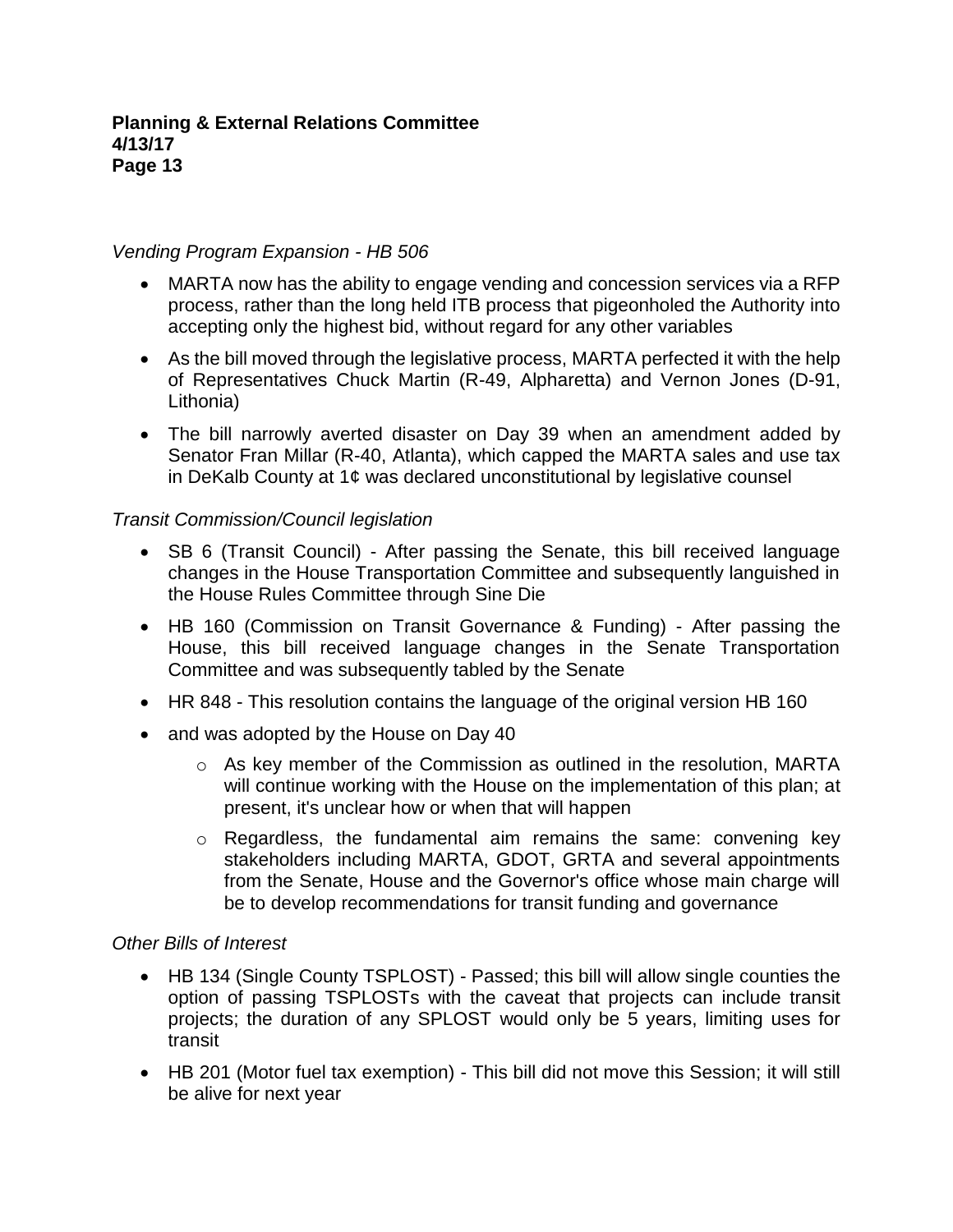- HB 265 (Sales tax exemptions) Passed; exempts certain tickets sales (e.g., Woodruff Arts Center performances) from MARTA taxing
- SR 228 (State-owned property) Passed; included a caveat protecting the future option for passenger rail on existing CSX corridors throughout the state

# *Other Legislative Agenda Items*

- Motor Fuel Tax Exemption HB 201 was introduced and assigned to the House Ways & Means Committee where it received no action; it is still alive for next year
- Financial Items (Bond Resolution & Pension Reporting) The general rule of thumb at the Capitol this year was to freeze all bills related to transit funding in lieu of the Commission that was created via HR 848
	- o While MARTA benefitted from this (e.g., HB 156), the Authority was unable to move these two issues; they will be moved to the 2018 legislative agenda, and MARTA will look to pursue them next year

### *Other Items of Interest*

- Attempt to repeal MARTA Ad Valorem "make whole" language from HB 202 (2015):
	- o HB 386 (2012)
	- $O$  HB 202 (2015)
- Repeal would have removed sales and use taxing authority on motor vehicle sales, costing the Authority:
	- o Tens of millions in lost revenue (which MARTA has recouped since its inception)
	- o Damage to bond ratings
	- o Limiting MARTA's ability to realistically consider system expansion

### *Federal Legislation Priorities*

- President Trump's released "skinny budget" that recommends a 13% cut in DOT programs for FY18
- Transit industry requesting FAST Act being fully funded for FY 2017 and 2018 and public transit must be part of the administration's proposed \$1 trillion infrastructure investment